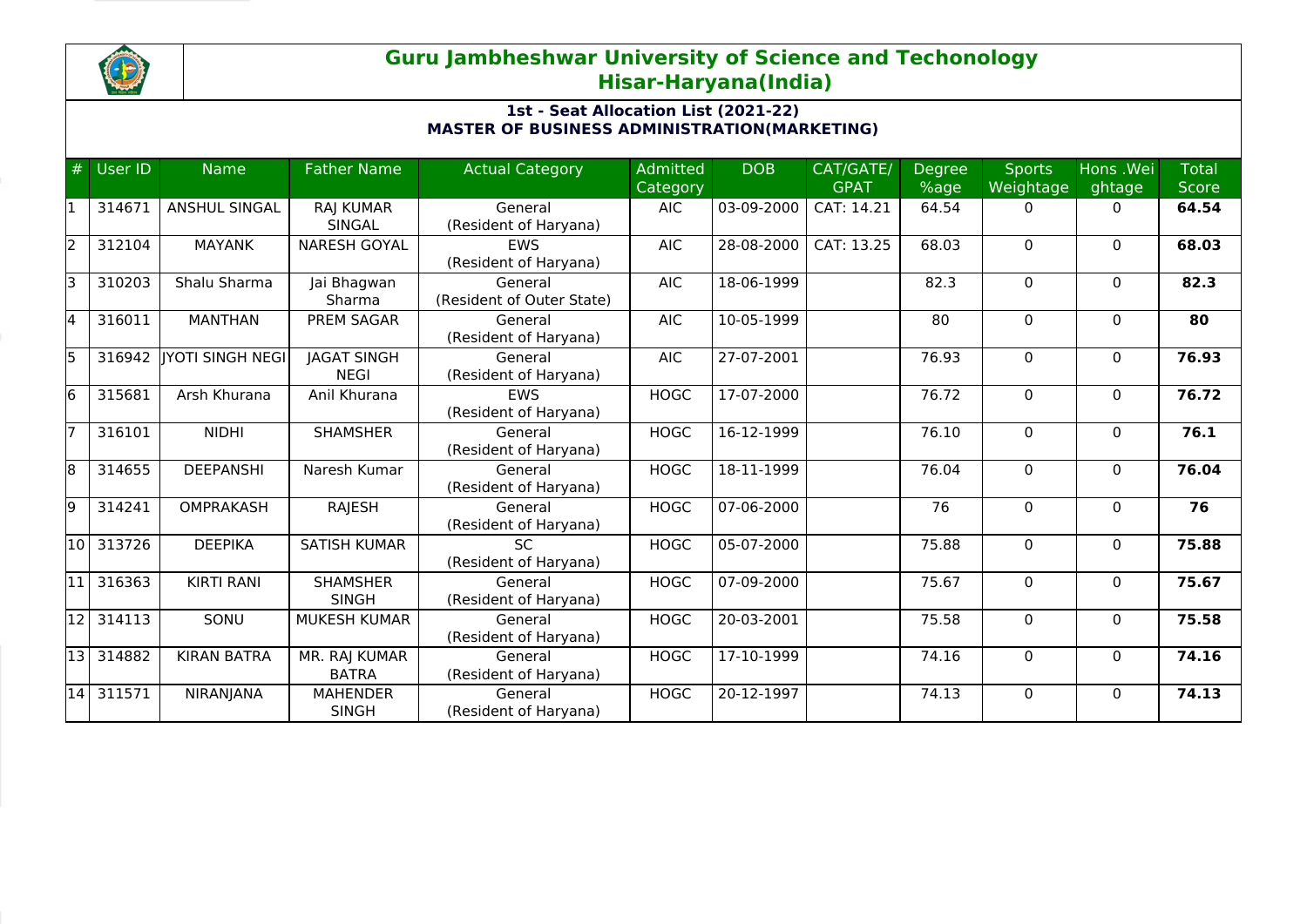

## **Guru Jambheshwar University of Science and Techonology Hisar-Haryana(India)**

## **1st - Seat Allocation List (2021-22) MASTER OF BUSINESS ADMINISTRATION(MARKETING)**

| #               | User ID | <b>Name</b>         | <b>Father Name</b>   | <b>Actual Category</b> | <b>Admitted</b> | <b>DOB</b> | CAT/GATE/   | <b>Degree</b> | <b>Sports</b> | Hons .Wei    | <b>Total</b> |
|-----------------|---------|---------------------|----------------------|------------------------|-----------------|------------|-------------|---------------|---------------|--------------|--------------|
|                 |         |                     |                      |                        | Category        |            | <b>GPAT</b> | %age          | Weightage     | ghtage       | <b>Score</b> |
| 15              | 314230  | SOMAL               | <b>DHARAMBIR</b>     | General                | <b>HOGC</b>     | 03-02-2002 |             | 73.44         | 0             | 0            | 73.44        |
|                 |         |                     |                      | (Resident of Haryana)  |                 |            |             |               |               |              |              |
| 16              | 312989  | <b>ROHIT</b>        | <b>GYAN CHAND</b>    | <b>EWS</b>             | <b>HOGC</b>     | 10-07-2001 |             | 73.35         | $\Omega$      | $\mathbf 0$  | 73.35        |
|                 |         |                     |                      | (Resident of Haryana)  |                 |            |             |               |               |              |              |
| 17 <sup>1</sup> | 314178  | Simran              | Rajbir               | <b>BCB</b>             | BCB3            | 22-06-2000 |             | 71.32         | $\Omega$      | $\mathbf{0}$ | 71.32        |
|                 |         |                     |                      | (Resident of Haryana)  |                 |            |             |               |               |              |              |
| 18              | 312219  | <b>GARIMA</b>       | <b>RAMESHWAR</b>     | <b>BCB</b>             | BCB3            | 14-12-2000 |             | 71.29         | 0             | 0            | 71.29        |
|                 |         |                     | <b>DASS</b>          | (Resident of Haryana)  |                 |            |             |               |               |              |              |
| 19              | 312631  | <b>NEETU</b>        | <b>HAZARI RAM</b>    | EWS                    | <b>EWS</b>      | 08-10-2001 |             | 69.81         | 0             | $\mathbf 0$  | 69.81        |
|                 |         |                     |                      | (Resident of Haryana)  |                 |            |             |               |               |              |              |
| 20 l            | 314119  | <b>SAWAN KUMAR</b>  | <b>HANSRAJ</b>       | <b>SC</b>              | <b>SC</b>       | 16-07-2002 |             | 69.25         | 0             | $\mathbf 0$  | 69.25        |
|                 |         |                     |                      | (Resident of Haryana)  |                 |            |             |               |               |              |              |
| $\overline{21}$ | 310153  | Rahul               | Narender kumar       | <b>BCB</b>             | BCB3            | 11-02-1997 |             | 68.70         | 0             | 0            | 68.7         |
|                 |         |                     |                      | (Resident of Haryana)  |                 |            |             |               |               |              |              |
| 22              | 314760  | <b>KUSUM</b>        | <b>SHIVKUMAR</b>     | <b>BCA</b>             | BCA3            | 13-08-1999 |             | 66.35         | $\Omega$      | $\mathbf{0}$ | 66.35        |
|                 |         |                     | <b>JANGRA</b>        | (Resident of Haryana)  |                 |            |             |               |               |              |              |
| 23              | 310531  | ravinder            | Anand                | <b>BCA</b>             | BCA3            | 06-05-2000 |             | 65.83         | 0             | $\mathbf{0}$ | 65.83        |
|                 |         |                     |                      | (Resident of Haryana)  |                 |            |             |               |               |              |              |
| 24              | 316280  | <b>RAHUL</b>        | <b>KRISHAN KUMAR</b> | <b>BCA</b>             | BCA3            | 26-10-1999 |             | 65.46         | 0             | $\mathbf{0}$ | 65.46        |
|                 |         |                     |                      | (Resident of Haryana)  |                 |            |             |               |               |              |              |
| 25              | 316563  | <b>DALBIR SINGH</b> | <b>BHAGAT SINGH</b>  | <b>SC</b>              | <b>SC</b>       | 13-12-1997 |             | 64.08         | $\Omega$      | $\Omega$     | 64.08        |
|                 |         |                     |                      | (Resident of Haryana)  |                 |            |             |               |               |              |              |
| 26              | 316947  | KAJAL VERMA         | Kailash Kumar        | <b>BCA</b>             | BCA3            | 19-01-2000 |             | 63.59         | 0             | 0            | 63.59        |
|                 |         |                     |                      | (Resident of Haryana)  |                 |            |             |               |               |              |              |
| $\overline{27}$ | 314603  | <b>AMAR</b>         | <b>AMRIK</b>         | $\overline{SC}$        | <b>DSC</b>      | 26-12-1999 |             | 62.48         | 0             | $\mathbf{0}$ | 62.48        |
|                 |         |                     |                      | (Resident of Haryana)  |                 |            |             |               |               |              |              |
| $\overline{28}$ | 313661  | <b>SHUNTY RAM</b>   | <b>SHADI LAL</b>     | <b>SC</b>              | <b>DSC</b>      | 16-11-2000 |             | 58.55         | 0             | $\Omega$     | 58.55        |
|                 |         |                     |                      | (Resident of Haryana)  |                 |            |             |               |               |              |              |
| 29              | 310240  | <b>ANKIT</b>        | PARTAP SINGH         | SC                     | <b>DSC</b>      | 24-08-2000 |             | 55.4          | 0             | $\mathbf 0$  | 55.4         |
|                 |         |                     |                      | (Resident of Haryana)  |                 |            |             |               |               |              |              |